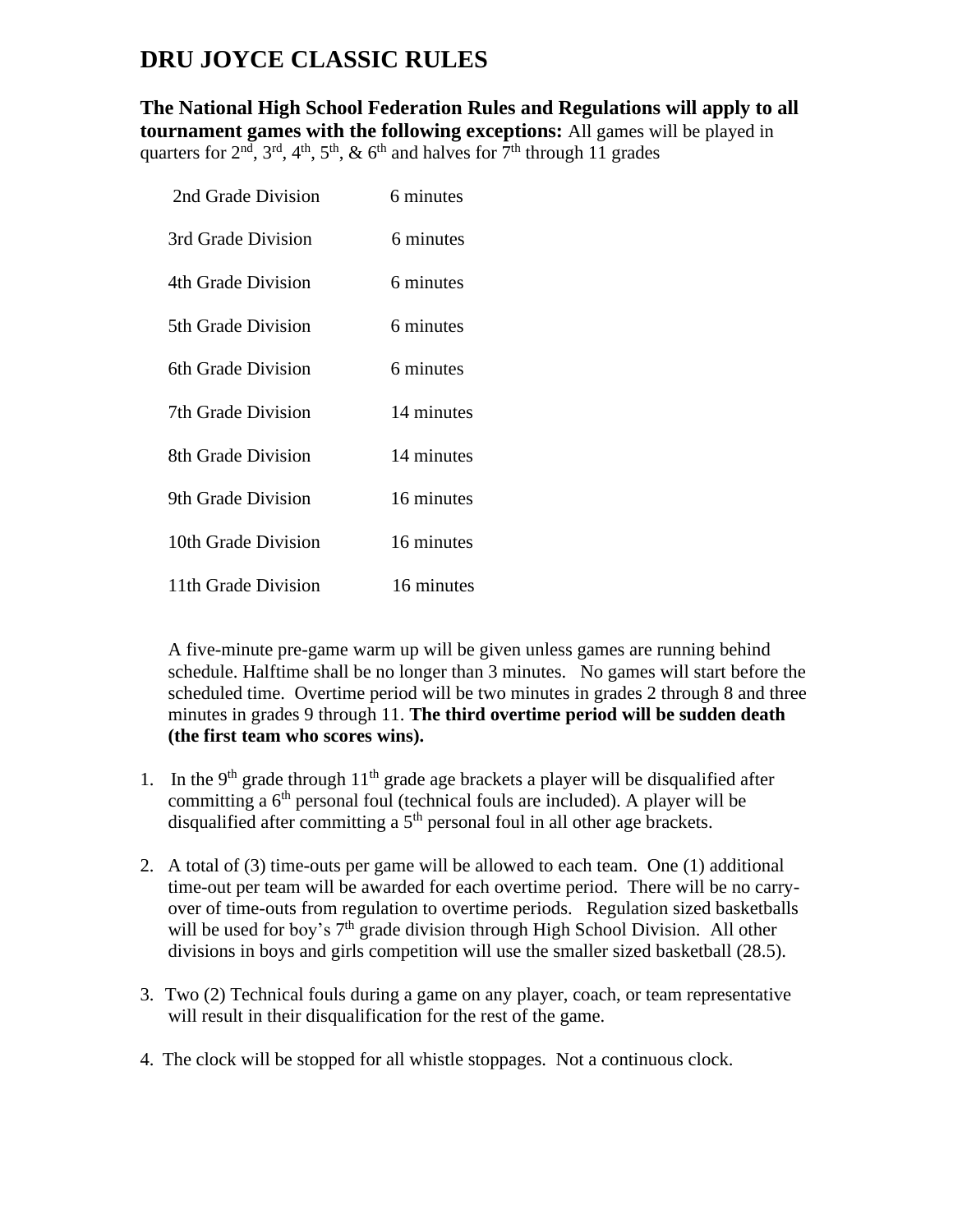- 5. The One  $\&$  One Bonus will start on the  $10^{th}$  team fouls each half. No Double Bonus.
- 6. Each team is responsible for their warm-up and game balls and/or any other items brought to the game. The tournament sponsors or their representatives are not responsible for lost items.
- 7. 20 points+ leads will result in continuous clock until lead is less than 20 points.
- 8. Officials and site directors must contact the executive staff before any game will be called a forfeit.
- 9. Protests If a team submits a protest of an opponent for the use of an illegal player the protesting team must give the protest in writing along with a \$150 to the site director within 10 minutes of the completion of the game they are protesting. The protesting team's \$150 will be refunded if the protest is upheld and forfeited if the protest is not upheld. Teams who have a protest filed against them must produce a birth certificate and a report card verifying the grade for the player in question to the site director within 30 minutes from the time the protest is filed to proceed in the tournament. A final decision will be made by the Tournament Director and will not be subject to any further discussion.

Tiebreaker for play-offs:

- 1. **Head to Head**
- 2. **Point differential**…Maximum 15 points. (Forfeits are scored at 15-0) Point differential calculation is based solely on the games between the tied teams. In the event of a three-way tie for **first**, point differential will be used to establish the **pool placement**.

 **Defensive Point System-** If 3 teams remain tied after the above tie breakers the team with the lowest total points allowed will advance. The remaining teams will revert back to tie breaker #1

Eligibility:

**BIRTH RECORDS:** Each competitor must have a proof of his age and be able to produce such information in one of the following acceptable manners:

## **HOSPITAL RECORDS ARE UNACCEPTABLE!**

- a) **A valid divers License**
- b) An un-expired Passport
- c) A **COPY** of his birth record from the STATE, COUNTY, OR MUNICIPAL BUREAU OF VITAL STATISTICS from the place of birth. (The Dru Joyce Classic is not responsible for returning original birth records).
- d) A grade report card from the current school year.

**ELIGIBILITY** Any questions pertaining to the eligibility of a player or team shall be directed to the Tournament Director.

**2nd Grade** - An athlete must be in 2nd grade or below as of October 1, 2021 and can be no older than 9 on August 31, 2022

**3rd Grade** - An athlete must be in 3<sup>rd</sup> grade or below as of October 1, 2021 and can be no older than 10 on August 31, 2022